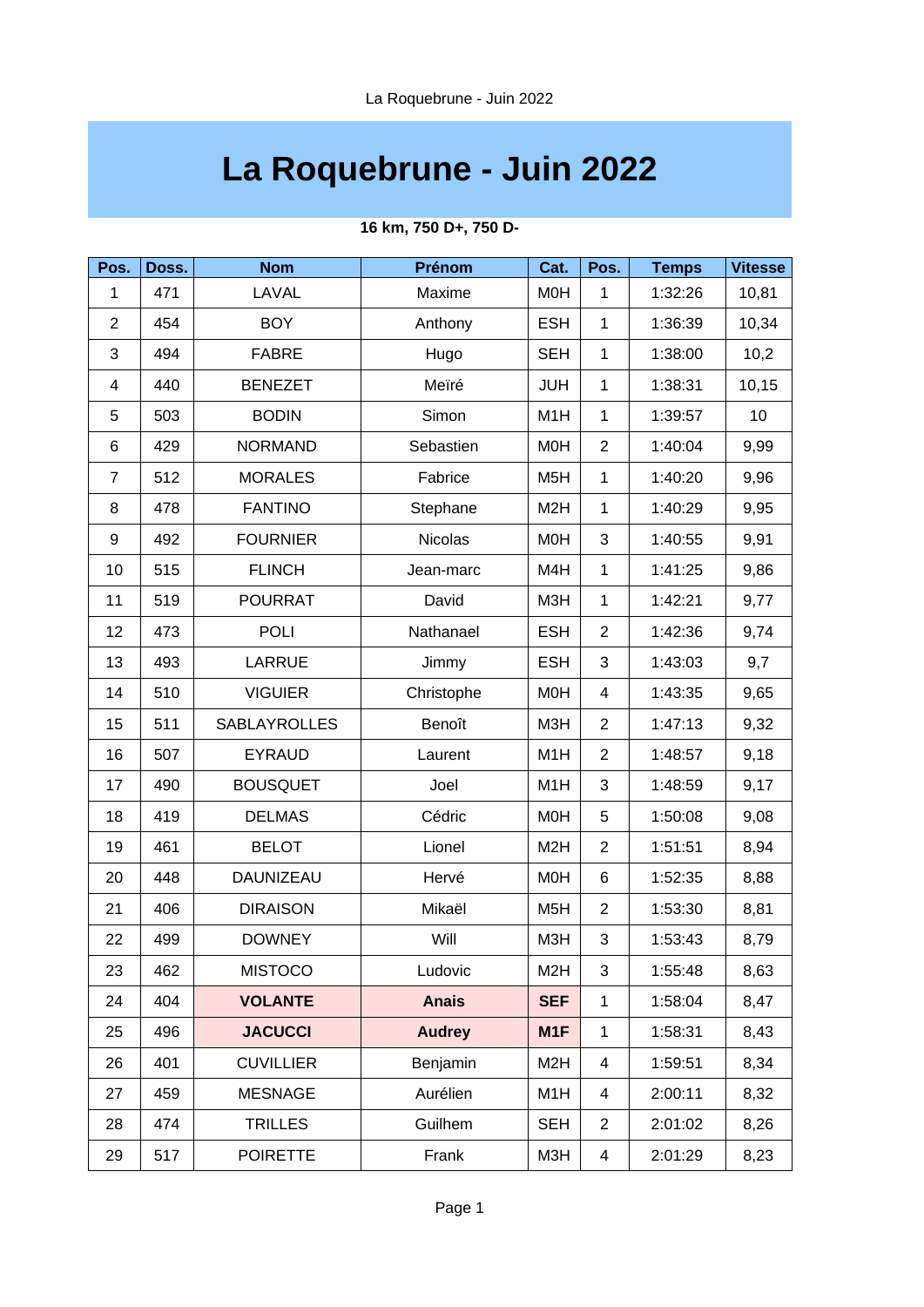| 30 | 521 | <b>PIBAROT</b>  | Jean-pierre     | M3H              | 5              | 2:02:11 | 8,18 |
|----|-----|-----------------|-----------------|------------------|----------------|---------|------|
| 31 | 465 | <b>DENANTE</b>  | <b>Audrey</b>   | <b>SEF</b>       | $\overline{c}$ | 2:02:30 | 8,16 |
| 32 | 447 | <b>PECH</b>     | Alexis          | M1H              | 5              | 2:03:45 | 8,08 |
| 33 | 437 | <b>TURNER</b>   | Eliott          | M0H              | $\overline{7}$ | 2:05:03 | 7,99 |
| 34 | 524 | <b>DUMAS</b>    | Sébastien       | M1H              | 6              | 2:06:22 | 7,91 |
| 35 | 421 | <b>ROUZEEUW</b> | Hugues          | M <sub>O</sub> H | 8              | 2:06:25 | 7,91 |
| 36 | 430 | <b>GALLEZ</b>   | <b>Ariane</b>   | M1F              | $\overline{c}$ | 2:06:34 | 7,9  |
| 37 | 425 | <b>CAMPO</b>    | <b>Nicolas</b>  | M <sub>2</sub> H | 5              | 2:06:36 | 7,9  |
| 38 | 480 | <b>AZAZ</b>     | Marwan          | <b>SEH</b>       | 3              | 2:07:00 | 7,87 |
| 39 | 514 | SALANAVE-PEHE   | Sébastien       | <b>MOH</b>       | 9              | 2:07:06 | 7,87 |
| 40 | 472 | <b>GOURSAU</b>  | <b>Nadege</b>   | M <sub>2F</sub>  | $\mathbf{1}$   | 2:07:10 | 7,86 |
| 41 | 513 | <b>VENENCIE</b> | <b>Nicolas</b>  | M0H              | 10             | 2:07:23 | 7,85 |
| 42 | 427 | <b>GOMBERT</b>  | Eric            | M4H              | $\overline{2}$ | 2:07:47 | 7,82 |
| 43 | 423 | <b>CABROL</b>   | Arnaud          | M <sub>2</sub> H | 6              | 2:09:04 | 7,75 |
| 44 | 449 | <b>MILLER</b>   | Rodolphita      | M <sub>2F</sub>  | $\overline{c}$ | 2:09:59 | 7,69 |
| 45 | 450 | <b>PAULUS</b>   | Thomas          | M0H              | 11             | 2:10:03 | 7,69 |
| 46 | 497 | PIGASSOU        | Christian       | M3H              | 6              | 2:10:27 | 7,66 |
| 47 | 522 | <b>PALMIE</b>   | <b>Nathalie</b> | M1F              | 3              | 2:11:46 | 7,59 |
| 48 | 518 | <b>BOY</b>      | Fabrice         | M3H              | $\overline{7}$ | 2:13:08 | 7,51 |
| 49 | 467 | <b>OLIVERAS</b> | Matthieu        | M1H              | $\overline{7}$ | 2:16:10 | 7,34 |
| 50 | 428 | <b>HERVE</b>    | Michael         | M1H              | 8              | 2:16:15 | 7,34 |
| 51 | 452 | <b>MUNOZ</b>    | Renaud          | M <sub>O</sub> H | 12             | 2:16:17 | 7,34 |
| 52 | 516 | <b>GRIVEAU</b>  | Didier          | M6H              | $\mathbf{1}$   | 2:16:19 | 7,33 |
| 53 | 455 | <b>THEPIN</b>   | Dominique       | M <sub>5</sub> H | 3              | 2:16:25 | 7,33 |
| 54 | 412 | <b>PRADES</b>   | Laurent         | M0H              | 13             | 2:17:15 | 7,28 |
| 55 | 488 | <b>MARTINEZ</b> | Aurélia         | M <sub>2F</sub>  | 3              | 2:17:20 | 7,28 |
| 56 | 489 | <b>MARTINEZ</b> | Olivier         | M3H              | 8              | 2:17:22 | 7,28 |
| 57 | 469 | <b>SANCHEZ</b>  | <b>Nadine</b>   | M5F              | $\mathbf{1}$   | 2:17:25 | 7,27 |
| 58 | 413 | <b>TORTI</b>    | Claude          | M3H              | 9              | 2:17:27 | 7,27 |
| 59 | 414 | <b>ZAMORA</b>   | <b>Nicolas</b>  | M <sub>2</sub> H | $\overline{7}$ | 2:17:29 | 7,27 |
| 60 | 495 | <b>FABRE</b>    | Marc            | M6H              | $\overline{c}$ | 2:18:47 | 7,2  |
| 61 | 483 | <b>MORENO</b>   | Franck          | M1H              | 9              | 2:21:21 | 7,07 |
| 62 | 444 | <b>ROS</b>      | Philippe        | M <sub>2</sub> H | 8              | 2:21:40 | 7,06 |
| 63 | 505 | <b>RIENE</b>    | <b>Marie</b>    | <b>MOF</b>       | $\mathbf 1$    | 2:22:06 | 7,03 |

La Roquebrune - Juin 2022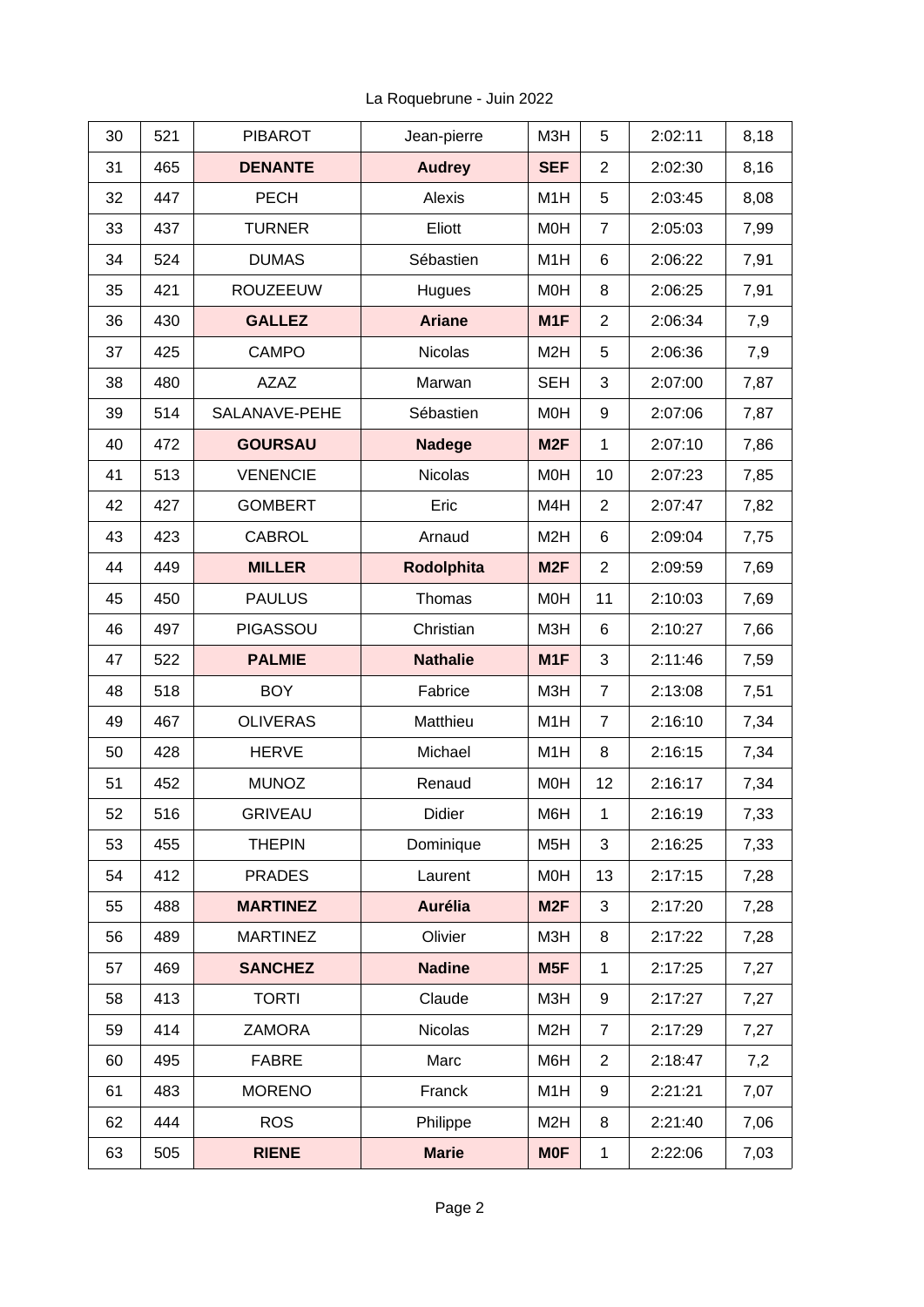| 64 | 504 | <b>ARNAUD</b>         | Laurent          | M6H              | 3              | 2:22:17 | 7,03 |
|----|-----|-----------------------|------------------|------------------|----------------|---------|------|
| 65 | 432 | <b>BENAMMAR</b>       | Ilies            | <b>JUH</b>       | $\overline{2}$ | 2:23:35 | 6,96 |
| 66 | 502 | <b>BESSON</b>         | <b>Montaigne</b> | <b>SEF</b>       | 3              | 2:23:43 | 6,96 |
| 67 | 416 | <b>ROBLES</b>         | <b>Emma</b>      | M1F              | 4              | 2:25:12 | 6,88 |
| 68 | 438 | <b>ROBLES</b>         | Pierre           | M <sub>2</sub> H | 9              | 2:25:15 | 6,88 |
| 69 | 520 | <b>CAYEUX</b>         | Guillaume        | M3H              | 10             | 2:25:31 | 6,87 |
| 70 | 501 | <b>BARTHELEMY</b>     | Sébastien        | M1H              | 10             | 2:26:13 | 6,84 |
| 71 | 433 | <b>RAGAZZI</b>        | Laura            | <b>MOF</b>       | $\overline{c}$ | 2:26:31 | 6,82 |
| 72 | 479 | <b>JALOSINSKI</b>     | <b>Aurore</b>    | <b>MOF</b>       | 3              | 2:26:37 | 6,82 |
| 73 | 460 | <b>MESNAGE</b>        | <b>Nicolas</b>   | M1H              | 11             | 2:27:50 | 6,76 |
| 74 | 506 | <b>PREMONT</b>        | Fabrice          | M <sub>5</sub> H | $\overline{4}$ | 2:29:54 | 6,67 |
| 75 | 487 | <b>SERRANO</b>        | <b>Magalie</b>   | M1F              | 5              | 2:30:11 | 6,66 |
| 76 | 410 | <b>RAMONDENC</b>      | Thierry          | M4H              | 3              | 2:30:19 | 6,65 |
| 77 | 509 | <b>BURRUT</b>         | <b>Estelle</b>   | <b>SEF</b>       | 4              | 2:32:09 | 6,57 |
| 78 | 470 | <b>LISON HARDOUIN</b> | Lison            | M1F              | 6              | 2:32:31 | 6,55 |
| 79 | 481 | <b>GADEL</b>          | <b>Bernard</b>   | M4H              | 4              | 2:32:38 | 6,55 |
| 80 | 418 | <b>RAGAZZI</b>        | Alexandre        | <b>SEH</b>       | $\overline{4}$ | 2:33:54 | 6,5  |
| 81 | 442 | <b>PERRIN</b>         | Mike             | M <sub>2</sub> H | 10             | 2:40:09 | 6,24 |
| 82 | 411 | RAPHAËL               | Drôme            | <b>SEH</b>       | 5              | 2:40:16 | 6,24 |
| 83 | 402 | <b>MANSON</b>         | <b>Marie</b>     | <b>SEF</b>       | 5              | 2:40:18 | 6,24 |
| 84 | 451 | <b>MUNIER</b>         | Gregory          | M1H              | 12             | 2:40:20 | 6,23 |
| 85 | 491 | REYNAUD-SUE           | Olivier          | <b>MOH</b>       | 14             | 2:41:35 | 6,19 |
| 86 | 482 | <b>ANDRADE</b>        | <b>Nathalie</b>  | M3F              | $\mathbf{1}$   | 2:42:33 | 6,15 |
| 87 | 409 | <b>COURTOIS</b>       | Denis            | M3H              | 11             | 2:43:32 | 6,11 |
| 88 | 408 | <b>DUMAIS</b>         | Alexandre        | M <sub>2</sub> H | 11             | 2:44:28 | 6,08 |
| 89 | 445 | <b>COLOMBIER</b>      | <b>Delphine</b>  | M <sub>2F</sub>  | 4              | 2:45:20 | 6,05 |
| 90 | 453 | <b>MOINEREAU</b>      | Grégoire         | M <sub>2</sub> H | 12             | 2:45:25 | 6,04 |
| 91 | 498 | <b>LEPETIT</b>        | Thierry          | M4H              | 5              | 2:48:38 | 5,93 |
| 92 | 405 | <b>LIMA</b>           | <b>Manuela</b>   | M1F              | $\overline{7}$ | 2:50:14 | 5,87 |
| 93 | 457 | <b>LAGARDE</b>        | Anne-sophie      | <b>SEF</b>       | 6              | 2:50:26 | 5,87 |
| 94 | 446 | <b>CAMPO</b>          | Enzo             | <b>JUH</b>       | 3              | 2:51:04 | 5,84 |
| 95 | 458 | <b>TAILHADES</b>      | <b>Lisa</b>      | <b>SEF</b>       | $\overline{7}$ | 2:54:47 | 5,72 |
| 96 | 443 | <b>CAMBON</b>         | <b>Flora</b>     | <b>SEF</b>       | 8              | 2:59:27 | 5,57 |
| 97 | 508 | <b>ROUANET</b>        | Mathieu          | M1H              | 13             | 2:59:56 | 5,56 |

La Roquebrune - Juin 2022